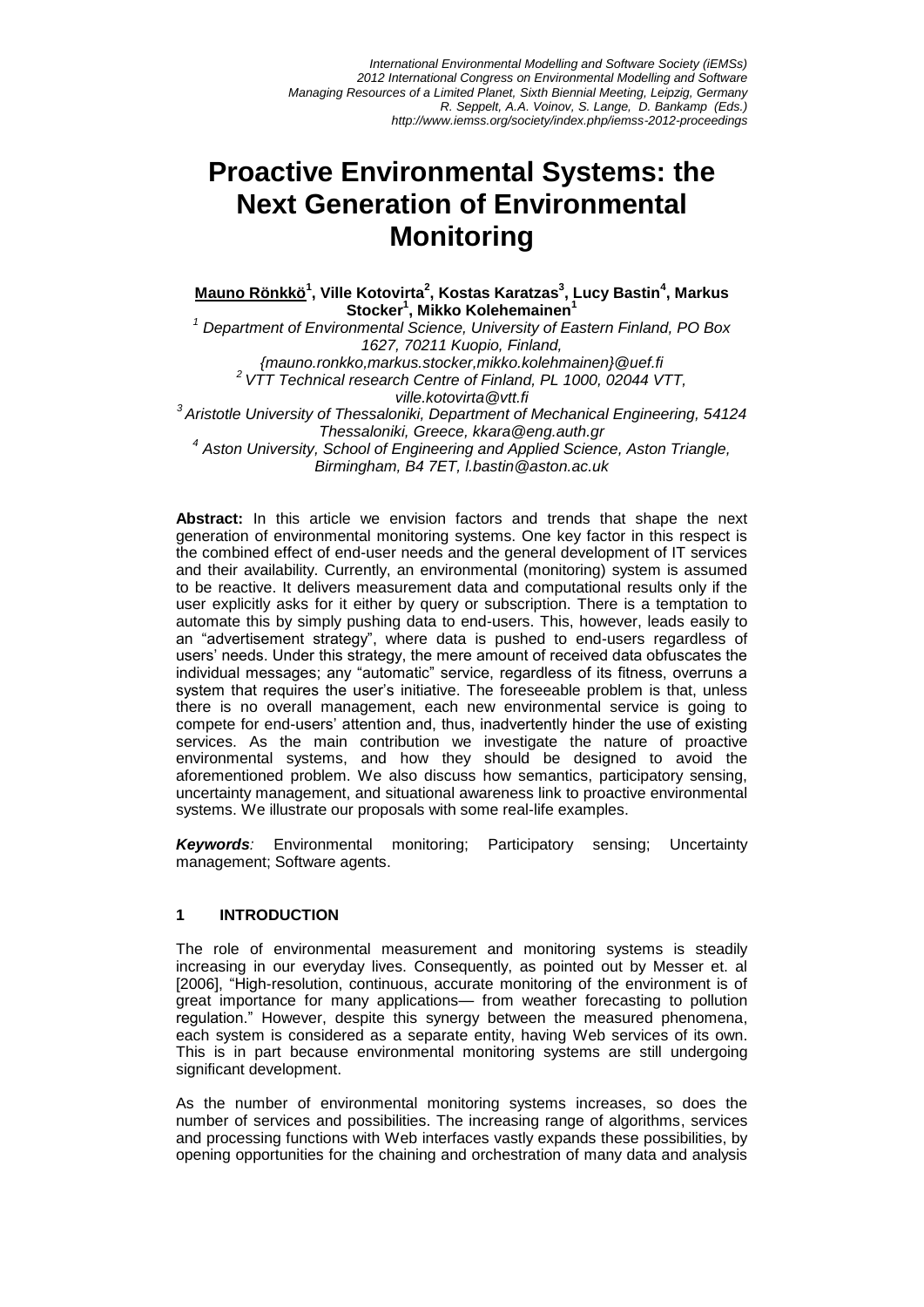components. Therein, however, lies the problem of reactive systems: interoperability, or rather, the lack of it. As more systems with comparable scope and capabilities become available, it becomes harder for the end-user to identify the "best" system for a specific purpose. This is a significant problem, in particular, if one has to combine services to obtain the required results. The problem becomes even worse if some of the data sources lack semantics. Ideally, a user may apply advanced computational methods such as ontology learning, described by Stocker et al. [2011] and uncertainty management, described by Williams et al. [2011]. Uncertainty management becomes especially critical if some of the combined services involve participatory sensing with data of heterogeneous quality, as described for instance by Karatzas [2011].

Participatory sensing is a significant step towards bridging the gap between systems and their end-users. Still, it does not remove the heart of the problem. The environmental monitoring systems are built as separate, reactive, entities. The systems may provide both pull and push services through query and subscription interfaces, respectively; however, the initiative must always come from the enduser. In this respect, no matter how high the quality of available services, if the enduser is not aware of them, and has thus not subscribed to them, those services are of no use.

Some services, specifically advertisement services, approach the problem of reaching the end-user by contacting any known or potential customer. These services are pushing data to end-users regardless of users' needs, hoping to gain users' attention. This strategy, however, does not fit well to environmental systems and services, because then the sheer quantity of received data may obfuscate the individual messages. Consequently, any uncontrolled data-push service, regardless of its fitness, will overload a system that actually requires the user's involvement. The foreseeable problem here is that each new environmental service is going to compete for the end-user's attention and thus, inadvertently hinder the use of existing services.

In this article, we consider what it means for an environmental system to be proactive. In short, the major difference between a proactive environmental system and an ordinary reactive environmental system is that a proactive environmental system has the initiative. In particular, a proactive environmental system contacts the end-user even about a topic that the end-user is not aware of, but which the system believes is of importance to the end-user. We explain and argue how proactiveness supports interoperability and solves the problem of reaching the enduser. We also discuss what advantages a proactive environmental system has, with reference to three specific use cases.

There are many ways to implement proactiveness, whereby we focus in this article on describing the key features of a proactive environmental system that sets it apart from reactive systems. In this respect, a proactive environmental system needs to embody some situational awareness, or situation awareness as described for instance by Endsley [1995]. It has to be able to learn from end-users' behaviors, including participatory sensing, and to predict the needs of individual end-users in order to take the initiative. A proactive environmental system has to also include uncertainty management and propagation in order to combine sources of information reliably in such a way that it can also convey the uncertainty of the outputs to the end-user.

To illustrate the advantages of proactiveness, we present three real-life use scenarios and explain how uncertainty management, participatory sensing, and situational awareness manifest in those scenarios. We then discuss how a proactive system would solve the underlying problems in the scenarios.

The remaining of this article is organized as follows. In Section 2, we define the concepts: environmental information systems, participatory sensing, uncertainty management, and situational awareness. Using these concepts, in Section 3, we describe what a proactive environmental system is and what its key features are. In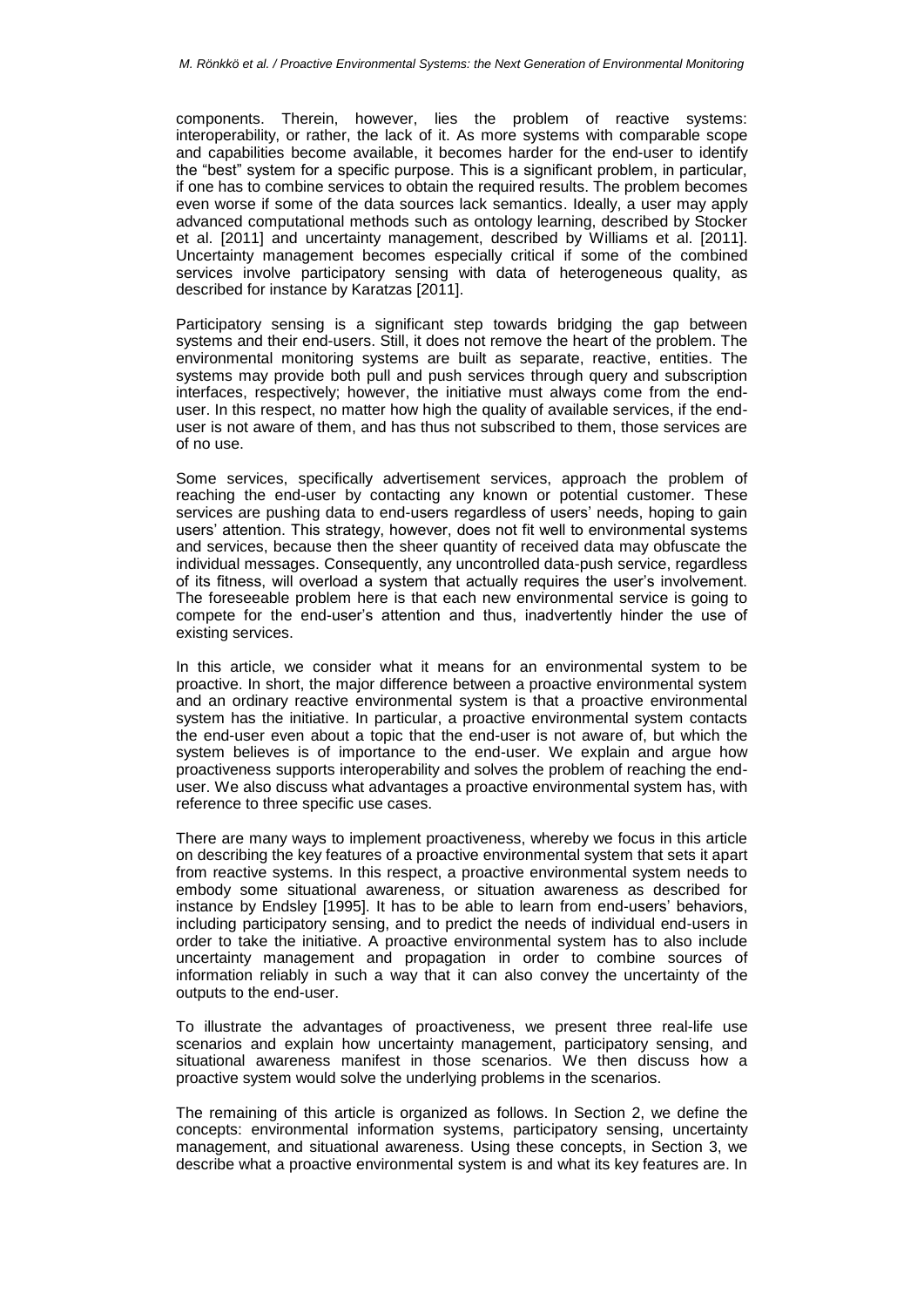Section 4, we present three scenarios and explain how uncertainty management, participatory sensing, and situational awareness manifest in the scenarios. In Section 5, based on the three scenarios, we discuss how a proactive systems could solve the underlying problems related to the scenarios. Finally, in Section 6, follows the conclusion.

### **2 ENVIRONMENTAL SYSTEMS AND THEIR ASPECTS OF INTEREST**

In order to discuss proactive environmental systems, we briefly define what we mean by an environmental information system. We then define the systems' aspects that are of interest when considering proactiveness.

*Environmental Information Systems.* Athanasiadis et al. [2004] define environmental information systems (EIS) as a class of systems dedicated to environmental data and data processing. More specifically, such systems are used for instance for environmental monitoring, reporting, planning, simulation, modelling, and decision making. Environmental information systems also may provide data capture and measurement services as well as data storage and access services. Examples of modelling EIS (implemented as Web Processing Services) include the INTAMAP interpolation Web service and the eHabitat application which predicts natural habitat availability under current and future climate scenarios. Other examples of EIS include ToMoVaKe platform which is an outdoor sensor network for safety and security related monitoring applications; AsTEKa which is an indoor air quality and energy efficiency measurement and monitoring system; EnviObserver which is a participatory sensing platform for monitoring environmental changes.

*Uncertainty management.* All measurements are subject to uncertainty, with component contributions from sources such as instrument quality and calibration, operator error, imprecision in reported measurement location and representativity of natural variation. Thus the sensors underlying environmental monitoring have an inherent unreliability which, ideally, should be quantified, communicated to the user and, where possible, reduced using techniques such as bias learning and correction. In addition, there are numerous stages in the transformation of data into useful information: for example, interpolation, cluster analysis, predictive modelling, outlier removal and the comparison of spatial patterns to simulated or hypothesized 'nulls' to identify significant processes. Each of these manipulations can further propagate uncertainty in the outputs, as discussed by Heuvelink [1998], but without well-quantified uncertainty on inputs and models, it is difficult to assess the final impact on the reliability of the information produced. Techniques for uncertainty and sensitivity analysis are being increasingly shared in the modelling community, see work done by Mattot et al. [2009] and Bastin et al. [2012], but in an interoperable environment it is essential that some standard approach is used to exchange the uncertainty information between services in multiple disciplines and application domains, as discussed by Williams et al. [2011].

*Participatory Sensing.* In participatory sensing, as presented by Burke et al. [2006], mobile devices and their users form a mobile sensor network. In the network, both users and devices interact, enabling gathering, sharing, and analysis of local information. Consequently, participatory sensing supports creation of services, for instance, for quality of life as discussed by Karatzas [2011]. As participatory sensing supports gathering of subjective experiences, for instance, regarding air quality, it provides a form of interpreted information that, with proper uncertainty management, supports personalization of measurement data. In particular, it supports development of models for personalized interpretation of forecast data for risk groups. Thus, participatory sensing is a central complementary tool for enhanced situational awareness.

*Situational awareness.* There are many models for situational awareness. In this article, however, we use the seminal model by Endsley [1995]. In short, situational awareness consists of three cognitive processes; perception, comprehension, and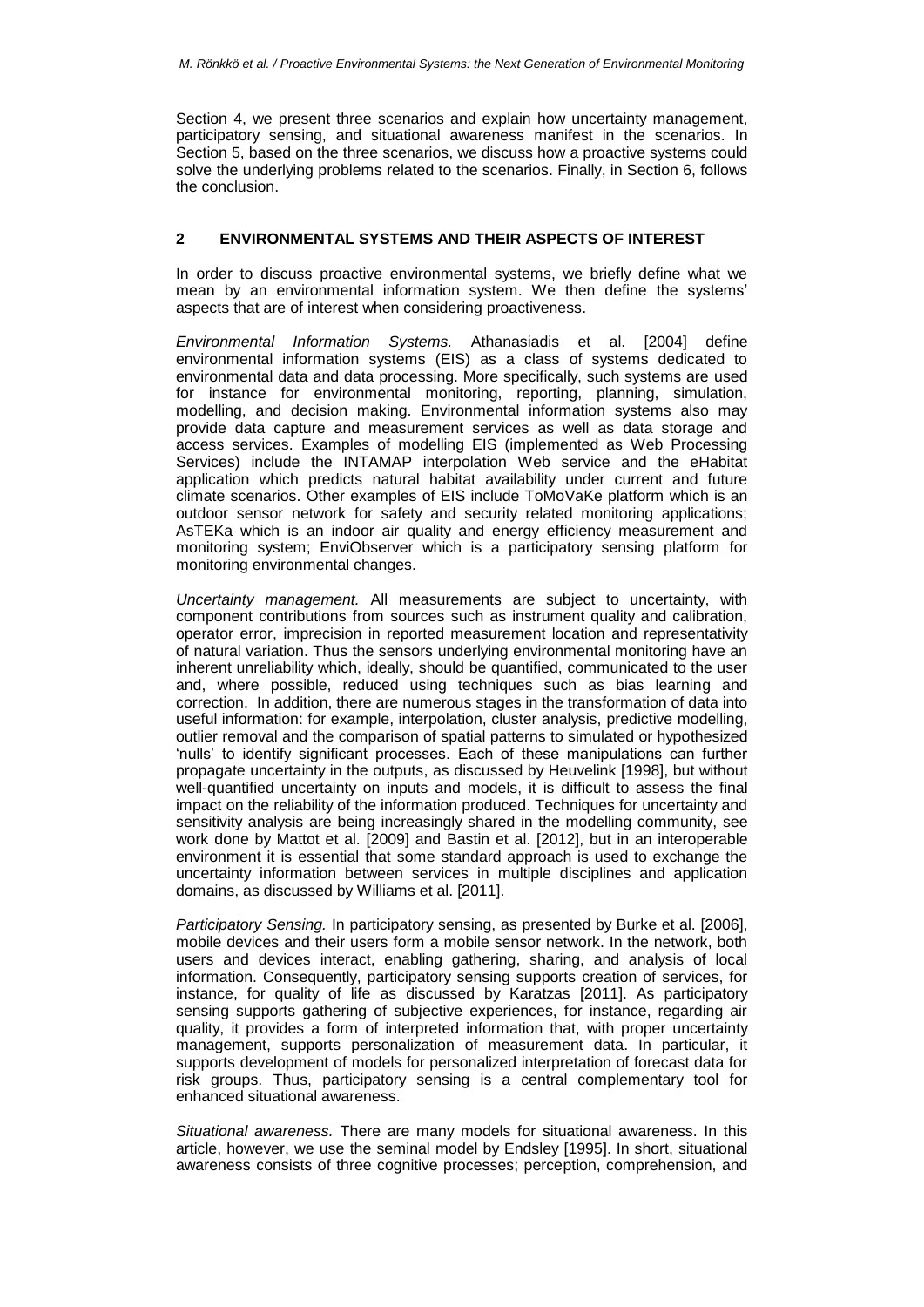projection of future status. Here, perception comprises both sensing and the ability to distinguish features. Comprehension refers then to the process of understanding the implications and significance of a perceived setting with its features. Lastly, projection of future status essentially captures actor's knowledge and experience on how the comprehended state evolves over time. It should be noted that in this model, similarly to other situational awareness models, there is a strong emphasis on differences between individuals. Hence, a situational awareness model ought to be used to analyze an information system, to detect shortcomings and factors that neglect to take into account the differences between users and their cognitive processes.

### **3 PROACTIVE ENVIRONMENTAL SYSTEMS**

The central difference between an ordinary environmental system and a proactive environmental system is that the proactive environmental system takes initiative. Rather than waiting for the end-user's query or request, a proactive environmental system contacts the end-user even about a topic that the end-user is not aware of, but which the system believes is of importance to the end-user.

A proactive environmental system acts, thus, as a coordinator between a heterogeneous set of systems and the end-user. In order to do this efficiently and reliably, it must embody certain aspects: situational awareness, uncertainty management, support for interoperability, and participatory sensing. We shall now discuss briefly how each of these aspects contributes to proactiveness.

Situational awareness is needed by a proactive environmental system to provide timely and appropriate communication. To embody situational awareness, a proactive environmental system has to be able to perceive the needs of the enduser and comprehend those needs to an extent that it can contact external resources and request missing data if needed. It also needs to be able to project future actions of the end-user, to have some measure for confidence and importance. In addition to this, a proactive system should also enhance end-user's situational awareness. In other words, delivered services must improve end-user's perception and comprehension about the state of affairs. Furthermore, a proactive system must support the end-user in seeing effects of future actions. To capture all this, a necessary requirement for the system is to be able to learn from the behaviours of all end-users, and to be able to set obtained patterns in a proper context. The context could be encapsulated, for instance, by ontologies, and refined by ontology learning, as discussed by Stocker et al. [2011]. The projection of future actions requires additional profiling of end-user actions and communications. Clearly, there is no single learning algorithm to capture all this; rather, a diverse set of unsupervised learning methods and reinforcement learning has to be used.

An integral feature of a proactive environmental system is that it provides critical information to an end-user reliably. Because of this, uncertainty management is needed. The end-user has to at least know if the information can be trusted and to what degree. The system should also be able to argue both the relevance and the uncertainty factors related to the information. Ideally, however, the proactive system must itself comprehend what constitutes relevance and reliability, to transform obtained data into such form that it brings additional value to the end-user. Such comprehension is not possible in an automated system without well- defined information models which encapsulate clear definitions of the elements of metadata and of data quality. The quality information model proposed by the EU-funded GeoViQua project (Yang et al, in review) proposes a means by which qualitative, numerical and hierarchical quality information can be encoded and transformed with reference to standardised shared dictionaries such as UncertML, facilitating this semantic understanding of the many aspects of uncertainty. Such methods also help in constructing belief structures that somehow model future needs to individual end-users.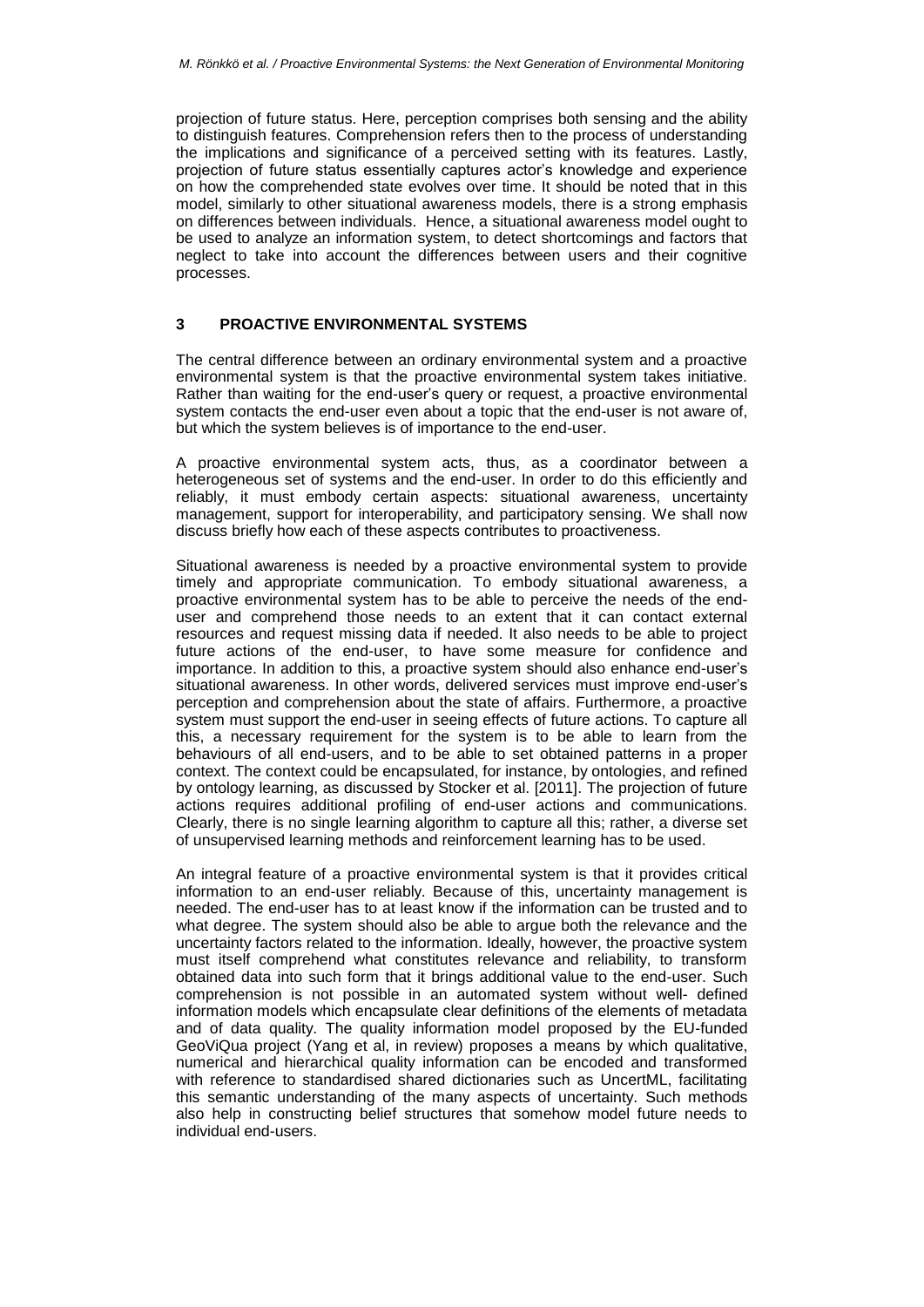To avoid congestion by communication, a proactive environmental system has to be able to use and benefit from external resources, including data sources and computational services. This, however, brings in the need for interoperability. The ability to query data from a known, external source based on a specific need is simply not sufficient. The system must have the ability to recognize and start using autonomously new external sources. This requires machine interpretable metadata from external sources, and semantic deduction and comprehension of how metadata relates to an ontology used by the proactive environmental system. Note that the interoperability of a proactive environmental system must not be limited to interaction between information systems. The proactive environmental system must also know what is the best and preferred means to contact a human end-user at any given time. The communication media may, thus, for instance include specific application interfaces, emailing, and SMS messaging.

By monitoring communication taking place in a participatory sensing network, a proactive environmental system can actively learn and profile users and their behaviour. By learning patterns of behaviour, the proactive environmental system could start predicting future actions of end-users. This information could be used, for instance, for validating learned belief structures and learned models for situational awareness. Note that the proactive environmental system should also be a participant in a participatory sensing network. This would allow it to initiate communication and to validate observations by end-users.

It is clear that there are many ways to implement proactiveness, and a very heterogeneous set of algorithms is needed to implement all the features discussed above. One possible overall framework for implementing a proactive environmental system is an agent framework, such as JADE by Bellifemine et al. [1999] used for instance by Athanasiadis et al. [2004], or some other agent framework based on specifications by FIPA [2004] similarly to work done by Purvis et al. [2003]. For JADE, there exist belief-desire-intention reasoning extensions, such as Jadex by Pokahr et al. [2005], which could support implementation of goal-directedness and rationality using planning and collaborative decision making. These features are central when considering implementation of models for situational awareness, collaborative uncertainty management, and interaction with participatory sensing.

#### **4 SCENARIOS OF INTEREST**

Next we present briefly three real-life scenarios, where the success of communication has significant impact on the safety of systems and human beings. For each scenario, we point out features that relate to proactive environmental systems. It should be noted that, although the scenarios are from the field of safety and security, proactive environmental system apply to everyday life examples, too.

### **4.1 Scenario 1: Volcanic Ash Disrupts the Aviation Industry in Europe**

In the first scenario, due to volcanic activity, volcanic ash is dispersed into the atmosphere, blocking the majority of airlines between European countries. This affects thousands of people in an hour causing significant financial losses.

In this scenario, uncertainty management is crucial, when trying to forecast the development of the dispersion of volcanic ash. The more reliable the measurements and models used in the forecast, the smaller the risks and risk margins become. Accurate and reliable modelling of dispersion supports narrowing of flight restrictions, which in turn limits financial losses. Full presentation of rich uncertainty information such as detailed maps of exceedance probabilities allows the user to set their own threshold of acceptable risk for errors of commission and omission, and to weight these according to context-specific costs.

Participatory sensing during flights helps validating dispersion modelling results, and provides feedback for uncertainty estimations and management. Participatory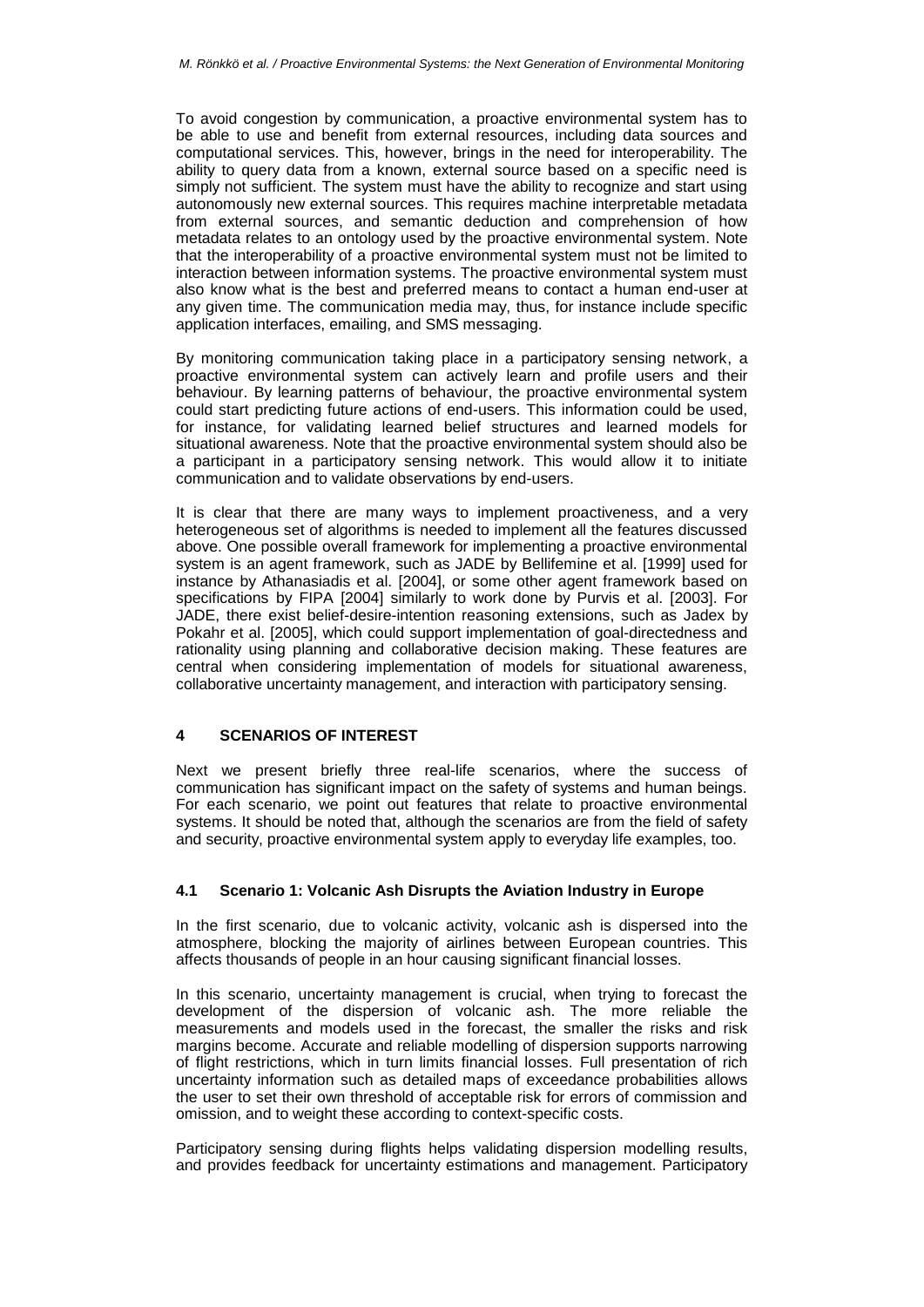sensing among travellers helps to coordinate options and possibilities for alternative travelling routes. Without coordination, travellers may independently decide to use the same alternative routes causing congestion on active travelling routes.

From travellers' point of the view, situational awareness is needed to see the global scale of the event, in order to consider also other alternatives, such as temporary accommodation over the worst period of the event. Similarly, travelling agencies need a shared situational awareness of the intentions of travellers to coordinate possible alternative travelling routes.

### **4.2 Scenario 2: Chemical Transportation Incident Causing Evacuation**

In the second scenario, chemicals leaking from transportation containers cause immediate danger to nearby population. Because of this potentially affected people are evacuated and incident mitigation is started.

In this scenario uncertainty management is central. The evaluation of the potential risk for the nearby population is based on the toxicity of the chemicals and the amount of leaked chemicals. Also, for the evaluation, an estimate of the leaking speed needs to be determined. All these factors are measured or estimated with some intrinsic uncertainty. During the mitigation the measurements and estimations become more accurate, supporting risk reassessment based on updated prior knowledge and remaining uncertainties.

Using participatory sensing, people outside the evacuation area can report deviations, anomalies, or problems that may help in further assessing the contamination area and potential need for enlarging the evacuation area. Participatory sensing could also alert transporters of other chemicals to avoid the incident region and plan the routes safely in advance.

The rescue workers need a shared situational awareness to focus their work during the incident mitigation. In particular, if the estimates are unreliable, shared situational awareness helps in detecting if planned actions fit the scale of the incident.

## **4.3 Scenario 3: Gas Leak in a Shopping Centre**

In the third scenario, there is a gas leak in a shopping centre during a warm summer day. Because there is a single emission point in the shopping centre, the concentration remains low in overall. However, the concentration is high enough to cause, for instance, difficulties in breathing for some customers.

In this scenario, participatory sensing is central. If individual customers report about problems and difficulties, an overall situational awareness of multiple incidents can be formed. Furthermore, with geo-location, a map of incidents and observations can be drawn, to indicate if the incidents are limited to a certain area of the shopping centre. This helps in detecting the cause of the problems.

It should be noted when some individual people in a shopping centre have minor health issues, a gas leak is hardly considered as a primary reason. Typically, in a warm summer day, weather conditions and lack of fluids are considered as the first choice. In this case, participatory sensing could indicate to officials and authorities that there are multiple incidents, and they occur in a limited area. This would help significantly in determining a common cause for the reported incidents.

Reliability and consistency analysis of reported observations helps in distilling salient observations and their potential origin from non-related observations.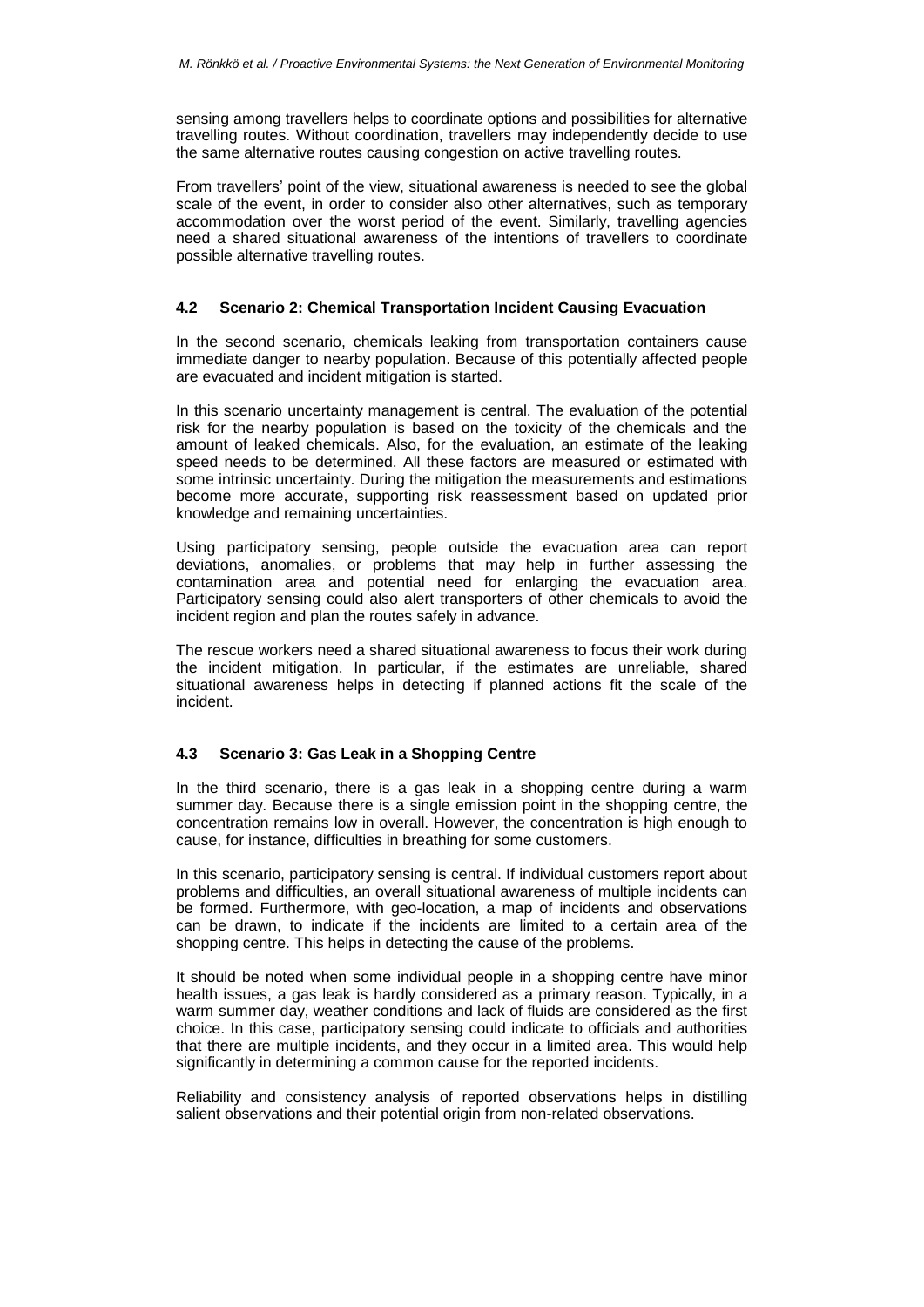## **5 DISCUSSION**

When considering the three scenarios presented above, a proactive environmental system could significantly improve safety and efficiency. In particular, in Scenario 1, use of a proactive environmental system would improve communication efficiency, provide early awareness, reduce communication congestion, and provide a coordinated awareness to intentions and plans of travellers. Similarly, in Scenario 2, use of a proactive environmental system would improve notification and evacuation efficiency, help detecting differences between estimated and real contamination area through participatory sensing, and improve mitigation by requesting rerouting of transportation around contamination area. Lastly, in Scenario 3, use of a proactive environmental system would help detecting an incident pattern that could otherwise go unnoticed.

Although there are clear advantages of using a proactive environmental system, the development of one is not straight forward. For instance, integration of many information systems requires significant effort and updates in those systems would cause updates also in the proactive system. Integration in itself is already a challenge, as many information systems are not built for interoperability. They may lack, for instance, metadata which can be interpreted across distinct disciplinary fields and rigorous application interfaces. This means that the believed semantics of data may well be different from what it actually is, causing contradictions in automatic deduction processes. Another limiting factor is jurisdiction, as laws in individual countries have differences; a service that is legal in one country may well be illegal in another. Also, as a proactive environmental system needs to profile its users, there is the issue of privacy. More specifically, it is not clear how to collect all the data required for profiling while ensuring privacy.

Also, as a proactive environmental system is to some degree a centralized system, it has significant requirements for reliability and robustness. The system should tolerate disconnections and even failures in the integrated system without having a significantly degraded operability. Also, from end-users' point of the view, the system should behave predictably, and it should be trustworthy. In particular, as mentioned above, privacy of the end-user should be guaranteed.

## **6 CONCLUSION**

In this article, as the main contribution, we proposed the use of proactive environmental systems. For this purpose, we defined proactiveness and explained how participatory sensing, uncertainty management, and situational awareness link to it. We also presented three real-life scenarios as examples and, with the scenarios, explained how proactive environmental systems could improve quality of life, efficiency and safety of citizens.

The research on proactive environmental systems is at its very early stages. There are many juristic, theoretical and technological challenges that need to be solved. However, when considering recent advances in software engineering and cloud computing, the software architectural components, such as software agent technology, do already exist for initial prototyping of systems components.

As for the future work, the first steps could be experimenting with integration of environmental Web services through a software agent platform. The platform could then be extended with Web service metadata and agents capable of simple artificial deduction. Such an extended platform could then be used as a basis for implementing a proactive environmental system for the presented case studies.